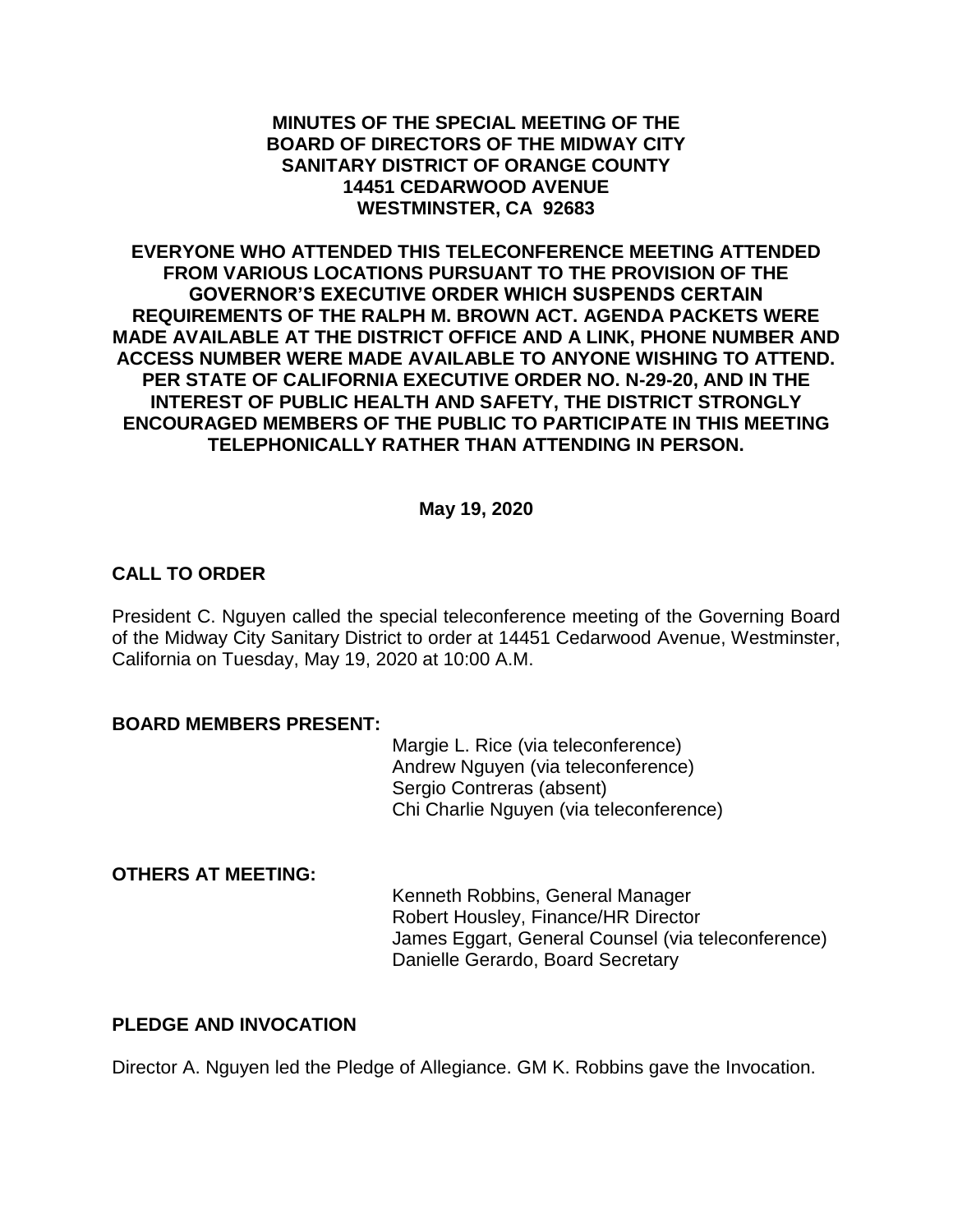## **PUBLIC COMMENTS**

None

# **APPROVAL OF THE MINUTES OF THE SPECIAL MEETING OF MAY 5, 2020** *(Roll Call Vote)*

A motion was made by Director A. Nguyen, seconded by Director M. Rice, to approve the minutes of the special meeting of May 5, 2020. The motion was approved by the following 3-0 roll call vote:

AYES: A. Nguyen, C. Nguyen and M. Rice NAYS: ABSTAIN: ABSENT: S. Contreras

#### **APPROVAL OF EXPENDITURES**

A. Demands in the amount of \$ 331,988.19 *(Roll Call Vote)*

| #  | CK#   | Date | <b>AMOUNT</b> |             | <b>VENDOR</b>                                                    | <b>MEMO</b>                                                         |
|----|-------|------|---------------|-------------|------------------------------------------------------------------|---------------------------------------------------------------------|
|    |       |      |               |             |                                                                  |                                                                     |
| 1  |       |      |               |             | <b>CHECKS:</b>                                                   |                                                                     |
| 2  | 11406 | 5/1  | \$            |             | 3,985.33 US Bank Corporate Payment Systems District Credit Cards |                                                                     |
| 3  | 11407 | 5/1  | \$            |             | 590.00 Ayala's Car Wash                                          | Fleet wash 4/27                                                     |
| 4  | 11408 | 5/1  | \$            |             | 1,612.00 HB Staffing                                             | Temporary Employee Services Week Ending 04/26/2020                  |
| 5  | 11409 | 5/1  | \$            | 249.79 NVB  |                                                                  | A/C part replacement for NG-9                                       |
| 6  | 11410 | 5/1  | \$            |             | 1,716.96 Plumbers Depot, Inc.                                    | New gas detector for confinded spaces (Sewer maintenance)           |
| 7  | 11411 | 5/1  | \$            |             | 5.091.53 TEC of California. Inc.                                 | NG-3 compressor, NG-2 air compressor and brake fittings             |
| 8  | 11412 | 5/1  | \$            |             | 504.17 TrucPar Company                                           | Restock drain valves & filters, air fittings for NG1 & NG-3         |
| 9  | 11413 | 5/1  | \$            |             | 16.30 Union Bank                                                 | Restock for front office                                            |
| 10 | 11414 | 5/8  | \$            |             | 59.50 Advanced Workplace Strategies                              | Random Drug Testing for DOT                                         |
| 11 | 11415 | 5/8  | \$            | 316.58 AT&T |                                                                  | Brookhurst Lift Station Service for 2/20 Replacement check          |
| 12 | 11416 | 5/8  | \$            |             | 845.00 Ayala's Car Wash                                          | Fleet wash 4/30 & 5/4                                               |
| 13 | 11417 | 5/8  | \$            |             | 6,670.22 Bodyworks Equipment, Inc.                               | Restock packer paddle kit, NG-9 valve, NG-4 hopper cover            |
| 4  | 11418 | 5/8  | \$            |             | 783.65 Wex Bank (Chevron)                                        | Fuel Credit Card for April 2020                                     |
| 15 | 11419 | 5/8  | \$            |             | 265.96 Cintas                                                    | Uniform Services for 4/30, 5/1                                      |
| 16 | 11420 | 5/8  | \$            |             | 31.64 City of Westminster                                        | Westminster/ Lift Stations 03/04/20-04/28/20                        |
| 17 | 11421 | 5/8  | \$            |             | 4,568.60 Daniel's Tire Service                                   | (18) Restock tires for fleet                                        |
| 18 | 11422 | 5/8  | \$            |             | 145.99 <b>DIRECTV</b>                                            | Service for April 2020                                              |
| 19 | 11423 | 5/8  | \$            |             | 5,849.94 Employment Development Dept                             | C. Enciso 01/01/20-03/31/20                                         |
| 20 | 11424 | 5/8  | \$            |             | 7,560.80 HB Staffing                                             | Debbie Ralph Week Ending 04/26/2020 & Conversion                    |
| 21 | 11425 | 5/8  | \$            |             | 23.16 Hillco Fastener Warehouse, Inc                             | Restock bolts & nuts                                                |
| 22 | 11426 | 5/8  | \$            |             | 175.00 MemorialCare Medical Foundation                           | Physicals 3/24/20 & 4/28/20                                         |
| 23 | 11427 | 5/8  | \$            |             | 3,298.34 Merchants Building Maintenance                          | Janitorial Services for May 2020 + Cleaning/Sanitizing              |
| 24 | 11428 | 5/8  | \$            |             | 500.00 Mohammad Ali Qazi                                         | Reimburse Deductible for 04/09/2020 Incident                        |
| 25 | 11429 | 5/8  | \$            | 828.97 NVB  |                                                                  | A/C repairs to NG-7                                                 |
| 26 | 11430 | 5/8  | \$            |             | 23,778.50 Orange County Sanitation District                      | Permit Fees for April (MCSD 5% = \$1,251.50)                        |
| 27 | 11431 | 5/8  | \$            |             | 154.31 Petty Cash-Ken Robbins                                    | Petty cash July 2019-May 2020                                       |
| 28 | 11432 | 5/8  | \$            |             | 164.89 Pro-Vision, Inc.                                          | 64g sd cards for camera system                                      |
| 29 | 11433 | 5/8  | \$            |             | 1,000.00 Radio Bolsa Corp.                                       | Talkshow: 20 minutes (4) May 06, 08, 13, 15                         |
| 30 | 11434 | 5/8  | \$            |             | 114.00 Remington Pure                                            | April 2020 Water Filtration                                         |
| 31 | 11435 | 5/8  | \$            |             | 261.40 Margie Rice                                               | Reimburse airfare for Waste Expo flight May 4-7 2020                |
| 32 | 11436 | 5/8  | \$            |             | 1,372.00 Rutan & Tucker, LLP                                     | Personnel Legal Services for April 2020                             |
| 33 | 11437 | 5/8  | \$            |             | 1,138.00 Safety-Kleen System, Inc                                | Restock antifreeze                                                  |
| 34 | 11438 | 5/8  | \$            |             | 981.28 Socal Auto & Truck Parts Inc                              | Restock hose clamps, hydraulic hoses & fittings, grinding wheel     |
| 35 | 11439 | 5/8  | \$            |             | 171.14 Staples Business Credit                                   | April 2020 Office Supplies                                          |
| 36 | 11440 | 5/8  | \$            |             | 300.00 Digital Deployment dba Streamline                         | Website Monthly Member Fee-May 2020                                 |
| 37 | 11441 | 5/8  | \$            |             | 7,787.18 TEC of California, Inc.                                 | NG-3 compressor, HG-10 air valve, restock brake pads & rotors       |
| 38 | 11442 | 5/8  | \$            |             | 2,160.00 Theresa Kasprzyk                                        | Website Design & Maintenance                                        |
| 39 | 11443 | 5/8  | \$            |             | 894.16 TrucPar Company                                           | Air fitting, air filter for NG-10, fittings/clamps, hydraulic hoses |
| 40 | 11444 | 5/8  | \$            |             | 28.15 Underground Service Alert                                  | (11) New Tickets for April 2020                                     |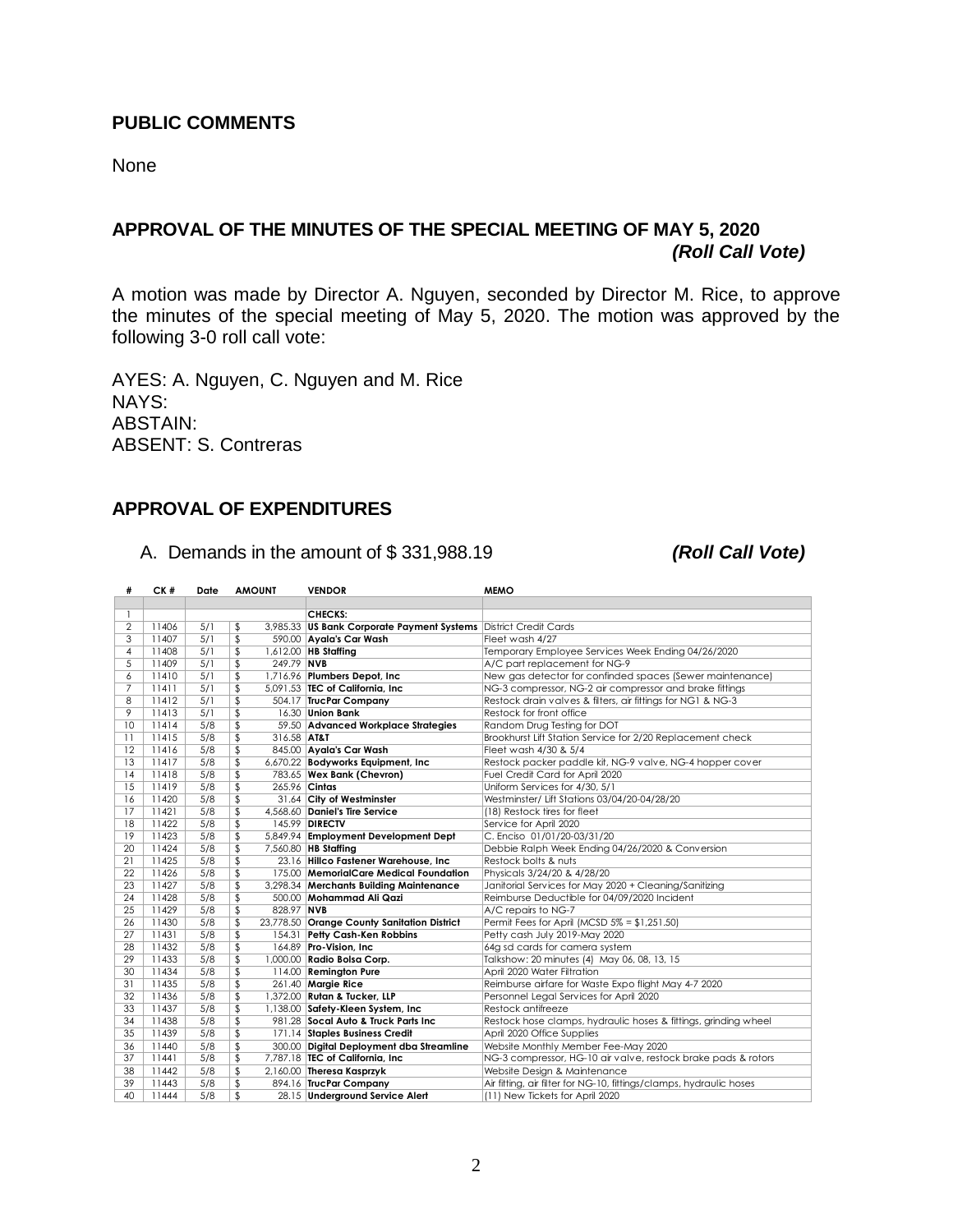| 41 | 11445      | 5/8  | £.  |                          | 1,004.50 Wespac Security Services                                          | Security Monitoring Jan-June 2020                         |  |
|----|------------|------|-----|--------------------------|----------------------------------------------------------------------------|-----------------------------------------------------------|--|
| 42 | 11446      | 5/12 |     |                          | 145,419.46 CR Transfer                                                     | Solid Waste & Organics Tonnage Fees 4/15/2020 - 4/30/2020 |  |
| 43 |            |      | \$. |                          | 232.418.40 CHECKS SUBTOTAL                                                 |                                                           |  |
| 44 |            |      |     |                          |                                                                            |                                                           |  |
| 45 |            |      |     |                          | <b>PAYROLL</b>                                                             |                                                           |  |
| 46 | <b>ACH</b> | 5/5  | \$  | 81,251.68 <b>Paychex</b> |                                                                            | Employee Payroll - Checks, Taxes, & Direct Deposits       |  |
| 47 | <b>ACH</b> | 5/4  | \$  |                          | 3.572.49 Nationwide Retirement Solutions                                   | 457 Deferred Compensation (100% Paid By Employees)        |  |
| 48 | <b>ACH</b> | 5/4  |     |                          | 560.00 Nationwide Retirement Solutions                                     | 457 Roth (100% Paid By Employees)                         |  |
| 49 |            |      | \$  |                          | 85.384.17 ACH TRANSFERS SUBTOTAL                                           |                                                           |  |
| 50 |            |      |     |                          |                                                                            |                                                           |  |
| 51 |            |      |     |                          | <b>ACH PAYMENTS</b>                                                        |                                                           |  |
| 52 | <b>ACH</b> | 5/3  | \$. | 14.185.62 CalPERS        |                                                                            | Retirement Contributions for 04/20/2020-05/03/2020        |  |
| 53 |            |      | \$  |                          | 14.185.62 ACH TRANSFERS SUBTOTAL                                           |                                                           |  |
| 54 |            |      |     |                          |                                                                            |                                                           |  |
| 55 |            |      | \$  |                          | 331,988.19   TOTAL EXPENDITURES (HANDCUT, REGULAR, PAYROLL, ACH TRANSFERS) |                                                           |  |
| 56 |            |      |     |                          |                                                                            |                                                           |  |
| 57 |            |      |     |                          | <b>BANK TRANSFERS</b>                                                      |                                                           |  |
| 58 |            |      |     |                          |                                                                            |                                                           |  |
| 59 | LAIF       | 5/14 | \$  |                          | 750,000.00 Transfer Funds from Checking Account to LAIF                    |                                                           |  |

A motion was made by Director M. Rice, seconded by Director A. Nguyen, to approve the expenditures in the amount of \$ 331,988.19. The motion was approved by the following 3-0 roll call vote:

AYES: A. Nguyen, C. Nguyen and M. Rice NAYS: ABSTAIN: ABSENT: S. Contreras

## **REPORTS**

## **Report of President**

None

## **Report of General Manager**

GM K. Robbins reported that the District would be restarting the bulky item service on Monday, June 8, 2020. The District is waiting to see if CR&R will allow the District to borrow a front loader and Heil is planning to loan the District a truck for a period of time in order to help pick up all the items that have residents have been holding onto during the pandemic.

Director M. Rice asked if GM K. Robbins was really expecting there to be that many bulky items to pick up.

GM K. Robbins reported that the District picks up 30 tons of bulky items every month and that the District picks up more in one month than most agencies pick up in one year.

GM K. Robbins reported that there would be a COVID-19 style barbeque luncheon for staff tomorrow, Wednesday, May 20, 2020. He stated that the drivers get blamed for a lot of things and have been doing a great job during the lockdown so he wanted to do something for them.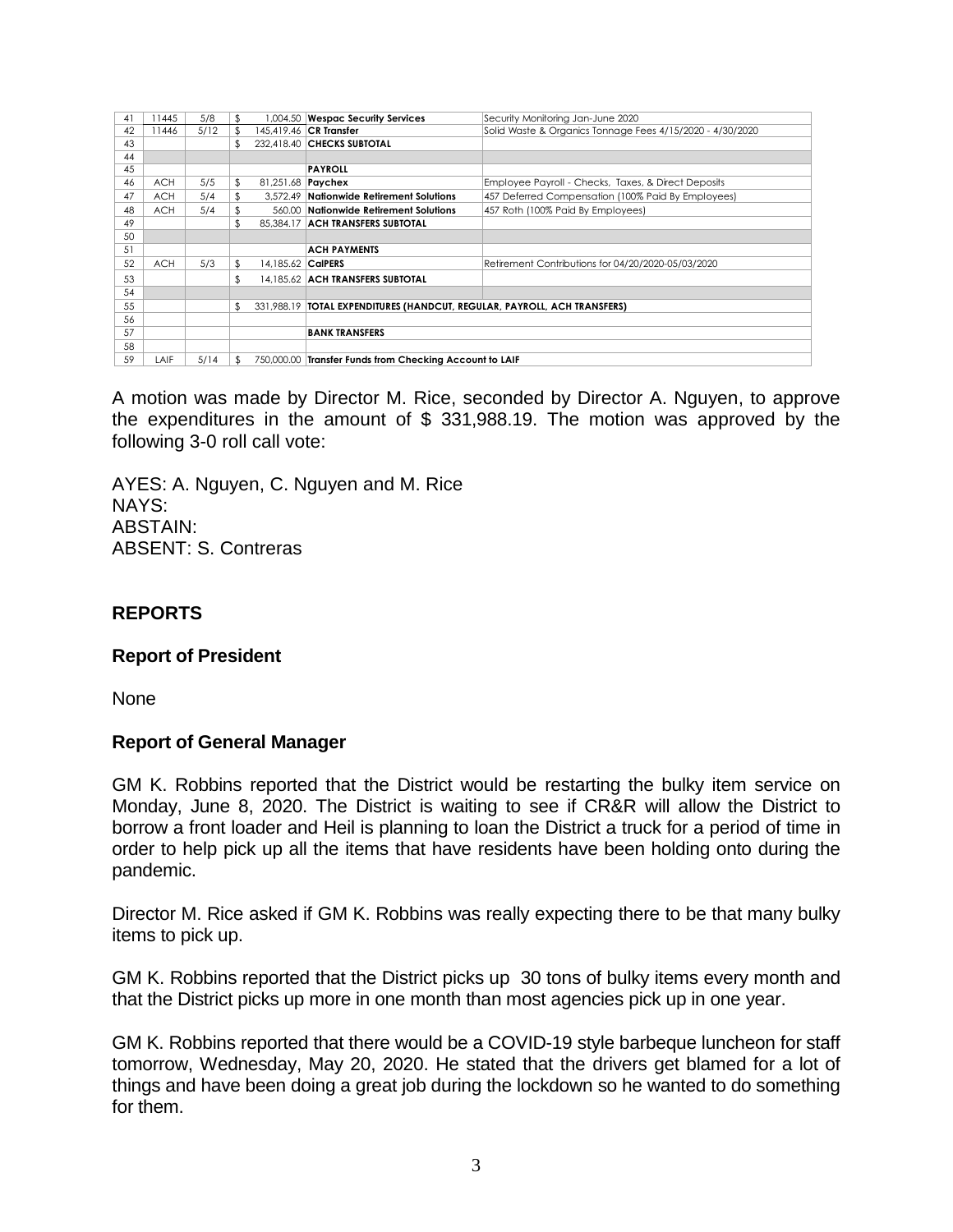GM K. Robbins reported that the pre-approved fire suppression unit was being installed on NG-3 to test it out and see if it functions properly and helps with the truck fires that have been happening.

## **Report from Orange County Sanitation District (OCSD) Meeting on May 13, 2020**

Director A. Nguyen reported that the meeting was an update and discussion regarding the next 5-10 years for Plant 1 and Plant 2 and that everything is being delayed due to the COVID-19 pandemic. There was also discussion regarding OCSD taking on organic digestion for a period of 5 years @ \$37/ton versus 10 years @ \$26/ton.

# **CONSENT CALENDAR** *(Roll Call Vote)*

A. Approve and file the Treasurer's Investment Report for April 2020

B. Approve the April 2020 Financial Reports and Budget Review for the Period of July 1, 2019 through April 30, 2020

C. Approve Fiscal Year 2019-2020 Budget Adjustments No. 2

A motion was made by Director M. Rice, seconded by Director A. Nguyen, to approve the Consent Calendar. The motion was approved by the following 3-0 roll call vote:

AYES: A. Nguyen, C. Nguyen and M. Rice NAYS: ABSTAIN: ABSENT: S. Contreras

## **OLD BUSINESS**

None

## **NEW BUSINESS**

A. RESOLUTION NO. 2020-08 *(Roll Call Vote)*

A RESOLUTION NO. 2020-08 OF THE BOARD OF DIRECTORS OF THE MIDWAY CITY SANITARY DISTRICT OF ORANGE COUNTY, CALIFORNIA, ESTABLISHING THE APPROPRIATIONS LIMIT FOR THE FISCAL YEAR 2020-2021 FOR THE DISTRICT IN ACCORDANCE WITH THE PROVISIONS OF DIVISION 9 OF TITLE 1 OF THE CALIFORNIA GOVERNMENT CODE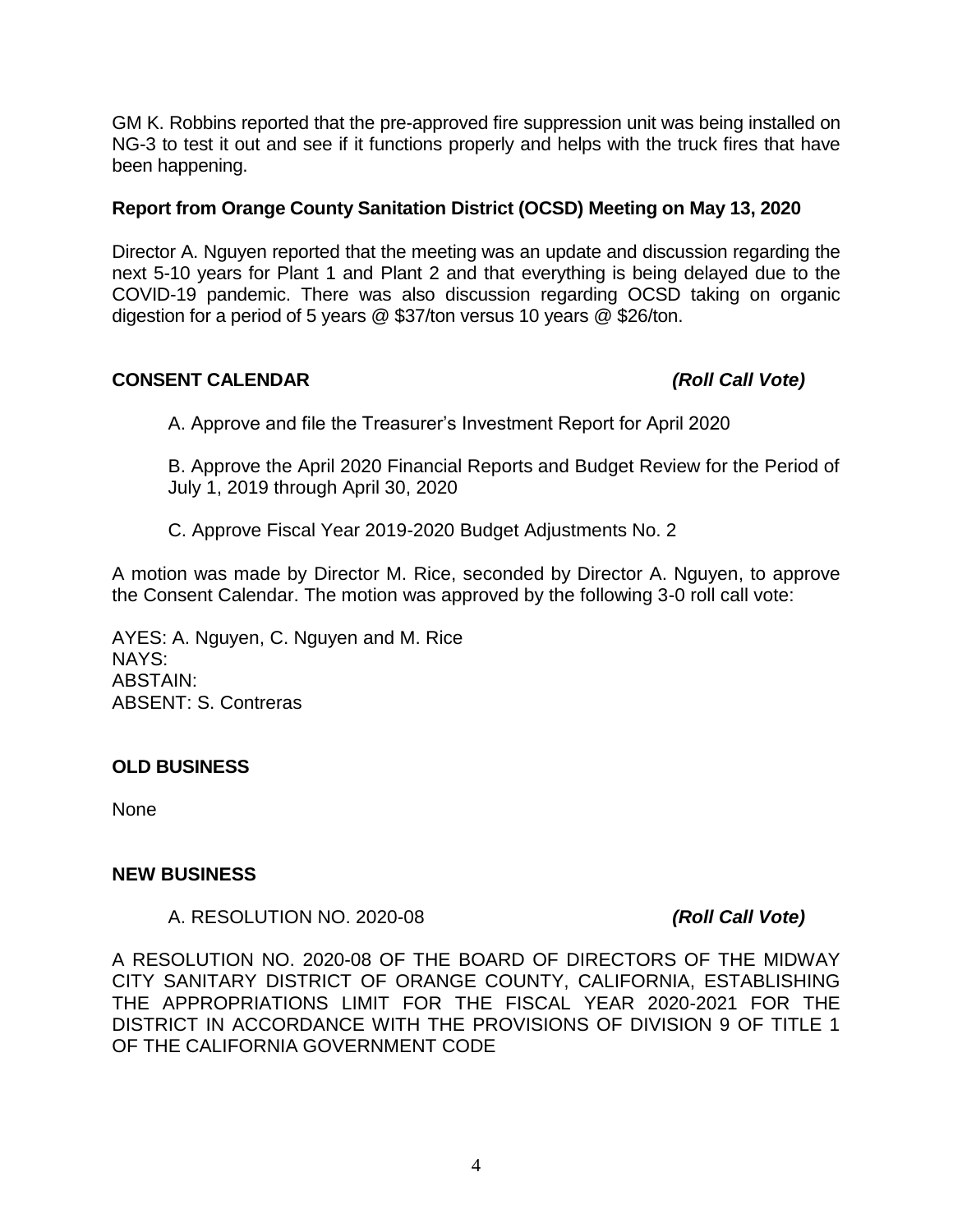A report of a summary of Staff's recommendation was provided and considered by the Board. A motion was made by Director M. Rice, seconded by Director A. Nguyen, to approve adoption of Resolution No. 2020-08, establishing the appropriations limit for the fiscal year 2020-2021 for the District in accordance with the provisions of Division 9 of Title 1 of the California Government Code. The motion was approved by the following 3- 0 roll call vote:

AYES: A. Nguyen, C. Nguyen and M. Rice NAYS: ABSTAIN: ABSENT: S. Contreras

#### B. RESOLUTION NO. 2020-09 *(Roll Call Vote)*

PUBLIC HEARING AND ADOPTION OF RESOLUTION NO. 2020-09 OF THE BOARD OF DIRECTORS OF THE MIDWAY CITY SANITARY DISTRICT OF ORANGE COUNTY, CALIFORNIA, APPROVING A REPORT ON SANITATION AND SEWER USER FEES AND DIRECTING THE COUNTY AUDITOR TO ADD SUCH USER CHARGES TO THE JULY 1, 2020 THROUGH JUNE 30, 2021 SECURED TAX ROLL PURSUANT TO ORDINANCE NO. 64 AND ORDINANCE NO. 67

President C. Nguyen read the title of the Resolution and opened the public hearing.

There were no public comments.

President C. Nguyen closed the public hearing.

A report of a summary of Staff's recommendation was provided and considered by the Board. A motion was made by Director A. Nguyen, seconded by Director M. Rice, to approve adoption of Resolution No. 2020-09, approving a report on sanitation and sewer user fees and directing the County auditor to add such user charges to the July 1, 2020 through June 30, 2021 secured tax toll pursuant to Ordinance No. 64 and Ordinance No. 67. The motion was approved by the following 3-0 roll call vote:

AYES: A. Nguyen, C. Nguyen and M. Rice NAYS: ABSTAIN: ABSENT: S. Contreras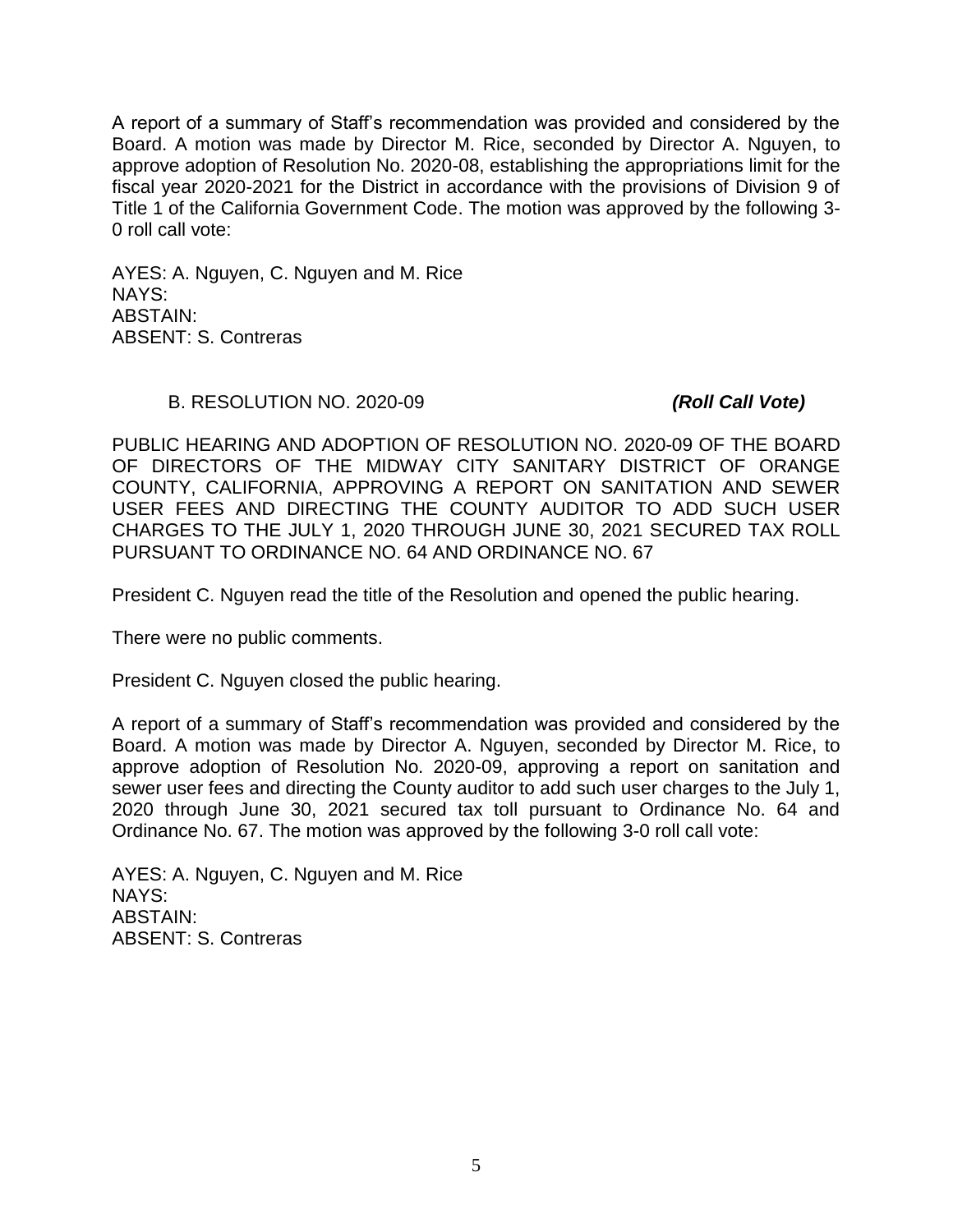#### C. RESOLUTION NO. 2020-10 *(Roll Call Vote)*

PUBLIC HEARING AND ADOPTION OF RESOLUTION NO. 2020-10 OF THE BOARD OF DIRECTORS OF THE MIDWAY CITY SANITARY DISTRICT OF ORANGE COUNTY, CALIFORNIA, APPROVING A REPORT ON SANITATION AND SEWER USER FEES PURSUANT TO SPECIAL USAGE PERMIT AGREEMENT AND COVENANT DOCUMENTS AND DIRECTING THE COUNTY AUDITOR TO ADD SUCH USAGE FEES TO THE JULY 1, 2020 THROUGH JUNE 30, 2021 SECURED TAX ROLL PURSUANT TO ORDINANCE NO. 26 AND ORDINANCE NO. 67

President C. Nguyen read the title of the Resolution and opened the public hearing.

There were no public comments.

President C. Nguyen closed the public hearing.

A report of a summary of Staff's recommendation was provided and considered by the Board. A motion was made by Director M. Rice, seconded by Director A. Nguyen, to approve Resolution No. 2020-10, approving a report on sanitation and sewer user fees pursuant to special usage permit agreement and covenant documents and directing the County auditor to add such usage fees to the July 1, 2020 through June 30, 2021 secured tax roll pursuant to Ordinance No. 26 and Ordinance No. 67. The motion was approved by the following 3-0 roll call vote:

AYES: A. Nguyen, C. Nguyen and M. Rice NAYS: ABSTAIN: ABSENT: S. Contreras

D. RESOLUTION NO. 2020-11 *(Roll Call Vote)*

PUBLIC HEARING AND ADOPTION OF RESOLUTION NO. 2020-11 OF THE BOARD OF DIRECTORS OF THE MIDWAY CITY SANITARY DISTRICT OF ORANGE COUNTY, CALIFORNIA, ADOPTING THE SPECIAL DISTRICT GENERAL FUND BUDGET FOR THE FISCAL YEAR JULY 1, 2020 THROUGH JUNE 30, 2021

President C. Nguyen read the title of the Resolution and opened the public hearing.

There were no public comments.

President C. Nguyen closed the public hearing.

A report of a summary of Staff's recommendation was provided and considered by the Board. A motion was made by Director A. Nguyen, seconded by Director M. Rice, to approve adoption of Resolution No. 2020-11 adopting the Special District general fund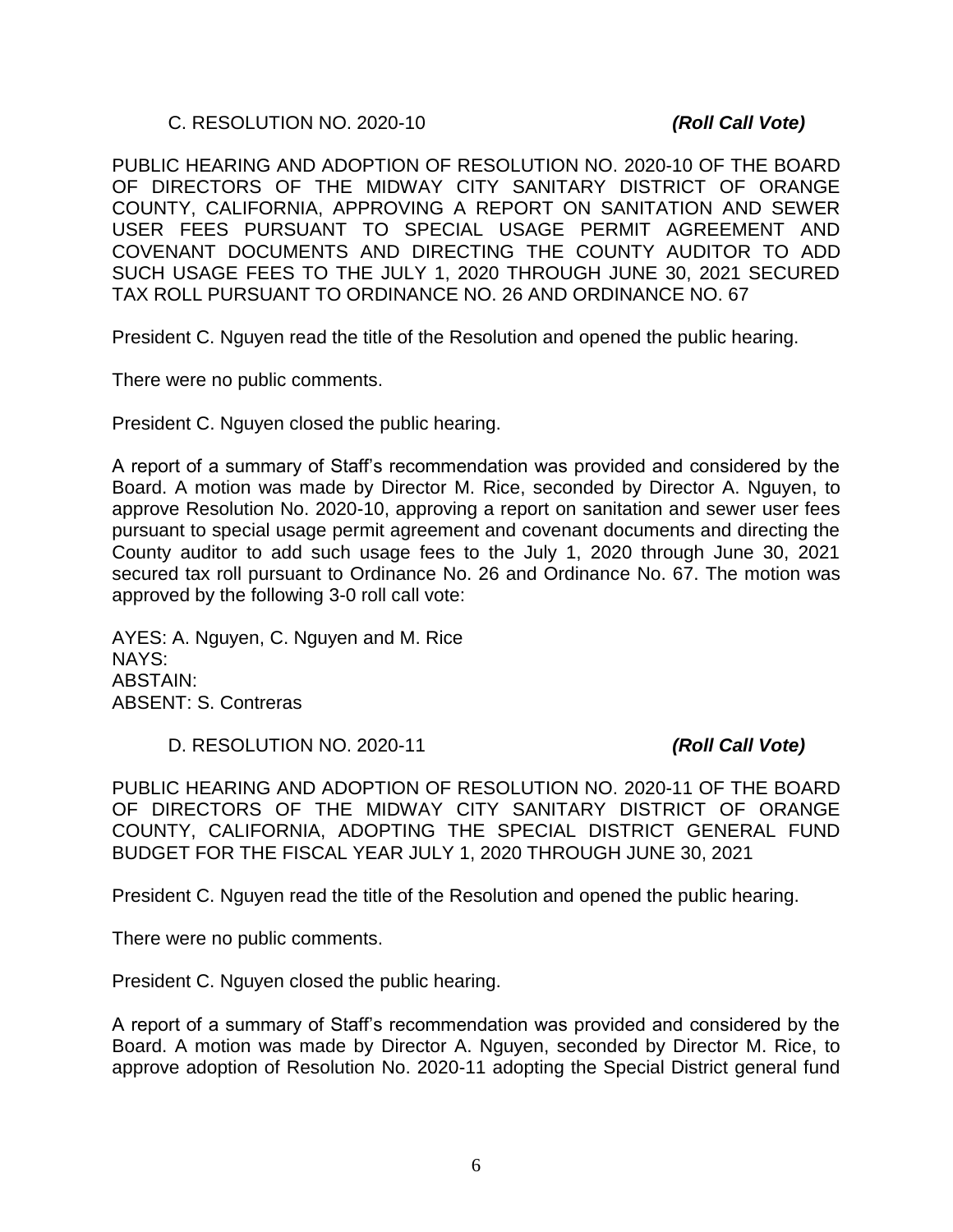budget for the fiscal year July 1, 2020 through June 30, 2021. The motion was approved by the following 3-0 roll call vote:

AYES: A. Nguyen, C. Nguyen and M. Rice NAYS: ABSTAIN: ABSENT: S. Contreras

E. Consider Changing the Midway City Sanitary District's Regularly Scheduled Board Meeting on Tuesday, June 2, 2020 at 5:30 P.M. to a Special Teleconference Meeting held at 10 A.M. Due to COVID-19 Pandemic *(Roll Call Vote)*

A report of a summary of Staff's recommendation was provided and considered by the Board. A motion was made by Director A. Nguyen, seconded by Director M. Rice, to approve changing the Midway City Sanitary District's regularly scheduled Board meeting on Tuesday, June 2, 2020 at 5:30 P.M. to a special teleconference meeting held at 10 A.M. due to COVID-19 pandemic. The motion was approved by the following 3-0 roll call vote:

AYES: A. Nguyen, C. Nguyen and M. Rice NAYS: ABSTAIN: ABSENT: S. Contreras

#### **INFORMATIONAL ITEMS**

A. Independent Special Districts of Orange County (ISDOC) Adoption of Alternative Formula for Apportioning Special District's Share of 2020-2021 OC LAFCO Budget

B. OC LAFCO Special District Regular Member Seat Selection Process-Nomination Period Closing and Results

Receive and file.

## **BOARD CONCERNS/COMMENTS**

Director M. Rice thanked Finance/HR Director R. Housley for doing a great job on the budget.

President C. Nguyen thanked everyone for attending the teleconference meeting. He stated that since Director A. Krippner would not be returning to his position on the Board, if Director M. Rice should be appointed to Treasurer instead of Treasurer Pro-Tem.